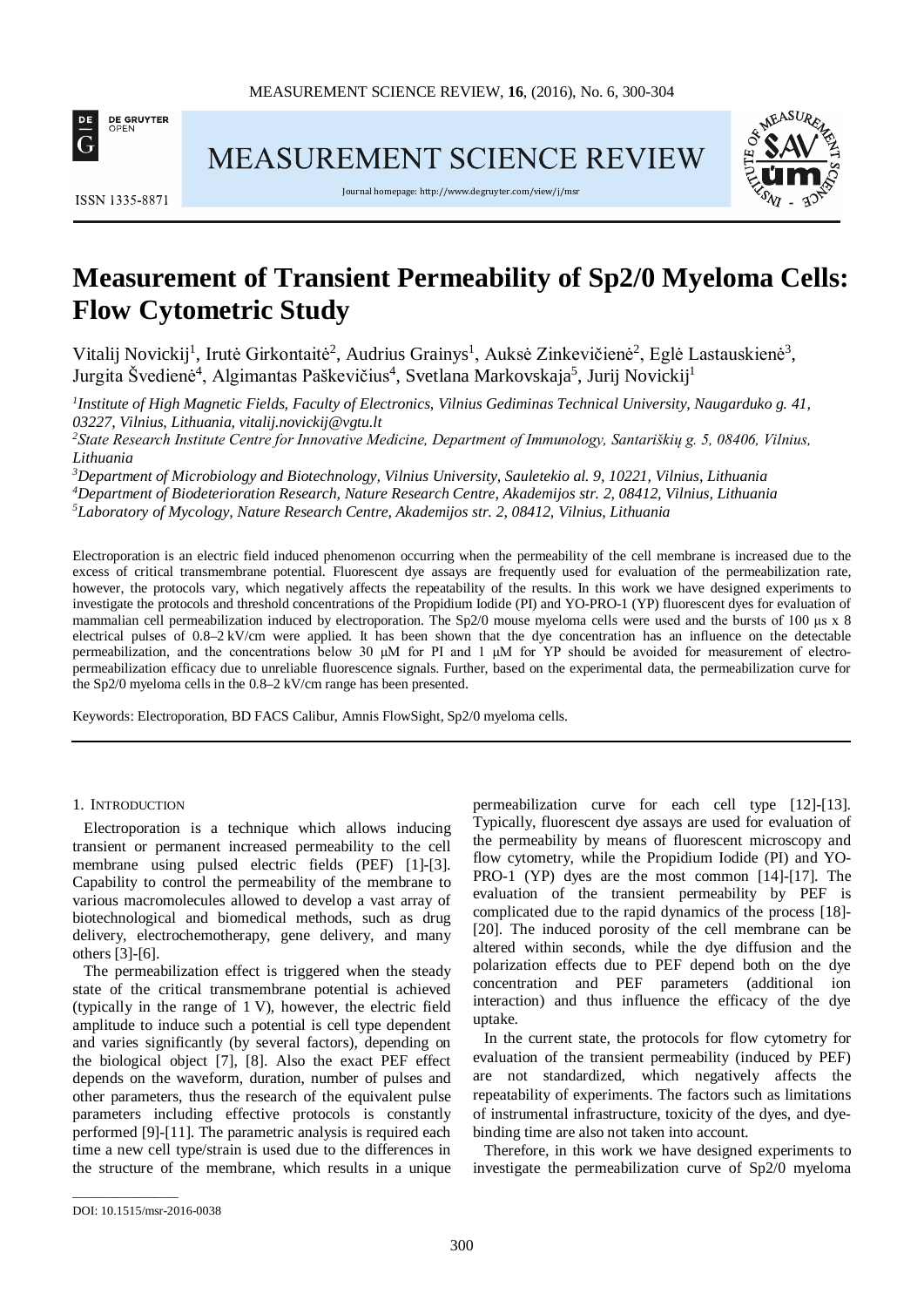cells by different staining protocols. We have covered the concentration ranges that are typically used in the PEF studies [14]-[17]. Two different flow cytometric systems have been employed - FACSCalibur (Becton Dickinson Biosciences, San Jose, California, USA) and FlowSight (Amnis, Seattle, USA). Both systems are popular worldwide for the evaluation of the cell permeability, including the PEF induced effects [21]-[24].

The aim was to determine the Sp2/0 permeabilization curve in the 0.8 - 2 kV/cm range, investigate the differences between the PI and YP assays, determine minimum concentration thresholds for reliable fluorescence signals, and propose a protocol, which will allow accurate determination of electro-permeabilization in mammalian cells without special requirements for high-end fluorescence systems to produce a stable result.

# 2. SUBJECT & METHODS

#### *A. Electroporation setup*

For the electroporation experiments, the 3 kV, 60 A square wave pulse generator, that was developed in the Institute of High Magnetic Fields (VGTU, Vilnius, Lithuania), has been used [25]. The pulses were generated in a commercially available electroporation cuvette with 1 mm gap between the electrodes (BTX, Cuvette Nr. 610, San Diego, USA). Bursts of 0.8–2 kVcm-1 electric field pulses with duration of 100 μs were applied (total of 8 pulses). A repetitive frequency of the pulses was set to 1 kHz.

The waveform of the applied pulses is shown in Fig.1.



Fig.1. The waveform of the applied electrical pulses.

The voltage supplied to the cuvette has been varied in the 80-200 V range, which corresponds to the electric field of 0.8-2 kVcm-1 .

### *B. Biological cells and flow cytometry*

Sp2/0 mouse myeloma cells were cultured in RPMI 1640 medium supplemented with 10 % fetal calf serum, 2 mM glutamine, 100 U/ml penicillin, and 100 µg/ml streptomycin (Gibco, Thermo Fisher Scientific, USA) at 37 °C, 5 % CO2. For electroporation, the cells were re-suspended at concentration  $5 \times 10^6$  cells/ml in RPMI medium without supplementals. 70 µl of cell suspension was mixed with Propidium Iodide (PI) or YO-PRO-1 (YP) (Sigma-Aldrich, Germany) fluorescence dye and transferred to the electroporation cuvette. Four different dye concentrations, both for the PI and YP, have been used in the study. For the PI we have used 7.5-45 μM and for YP the 0.2-10 μM concentrations were selected, which is in agreement with the typical values of fluorescent dye concentrations used for electroporation [14]-[17]. After the pulsing procedure the cells were stored at room temperature (3 min) for staining. Later, the cells were transferred to flow cytometry tubes with 200 µl PBS buffer and the fluorescence was analyzed using BD FACSCalibur (Becton Dickinson Biosciences, San Jose, California, USA) and Cell Quest software.

Alternatively, the cells (after pulsing) were transferred to 1.5 mL tubes (Eppendorf, Hamburg, Germany) for analysis by FlowSight (Amnis, Seattle, USA) flow cytometer and IDEAS software (Amnis, Seattle, USA) was used for data processing.

Example of the fluorescence spectra and the gate definition, which is typical for electroporation studies for measurement of electroporation effect using flow cytometry [26], is shown in Fig.2.



Fluorescence

Fig.2. Example of the fluorescence spectra and the gate definition (M1); Left: control without treatment; Right: Sample after PEF treatment, where MFI – mean fluorescence intensity

The gate M1 has been positioned in the control sample to be in agreement with the vitality data of the cells before the treatment, which was acquired using the vital stain Trypan Blue (Gibco, Thermo Fisher Scientific, USA) and evaluated by light microscopy (Olympus CKX31, Japan). The number of cells with compromised membrane before PEF treatment did not exceed 10 % in all experimental instances. After the treatment, the shift of spectra has been observed and the cells in the gate M1 have been defined as fluorescent positive (permeabilized), while the cells outside the gate as fluorescent negative (non-permeabilized).

To determine the cell viability after the pulsing, the cells were electroporated without any staining. The majority of reversible electroporation induced pores reseal very fast (ms range) [18]-[20], while complete pore resealing may take up to several minutes [27], therefore the cells were stained after a 30 min delay with 0.1 µM of YP and 1 µg/ml PI, followed by a 20 min staining protocol [28]. The resultant fluorescence was analyzed using FlowSight (Amnis, Seattle, USA) flow cytometer. The cells were identified as viable, if both the YP and PI negative fluorescence was observed. Further, the number of YP/PI negative cells was expressed **Example 18**<br> **Example of the fluorescence spectra and (M1);** Left: control without treatment; Right: treatment, where MFI – mean fluorescence inter<br>
The gate M1 has been positioned in the be in agreement with the vitalit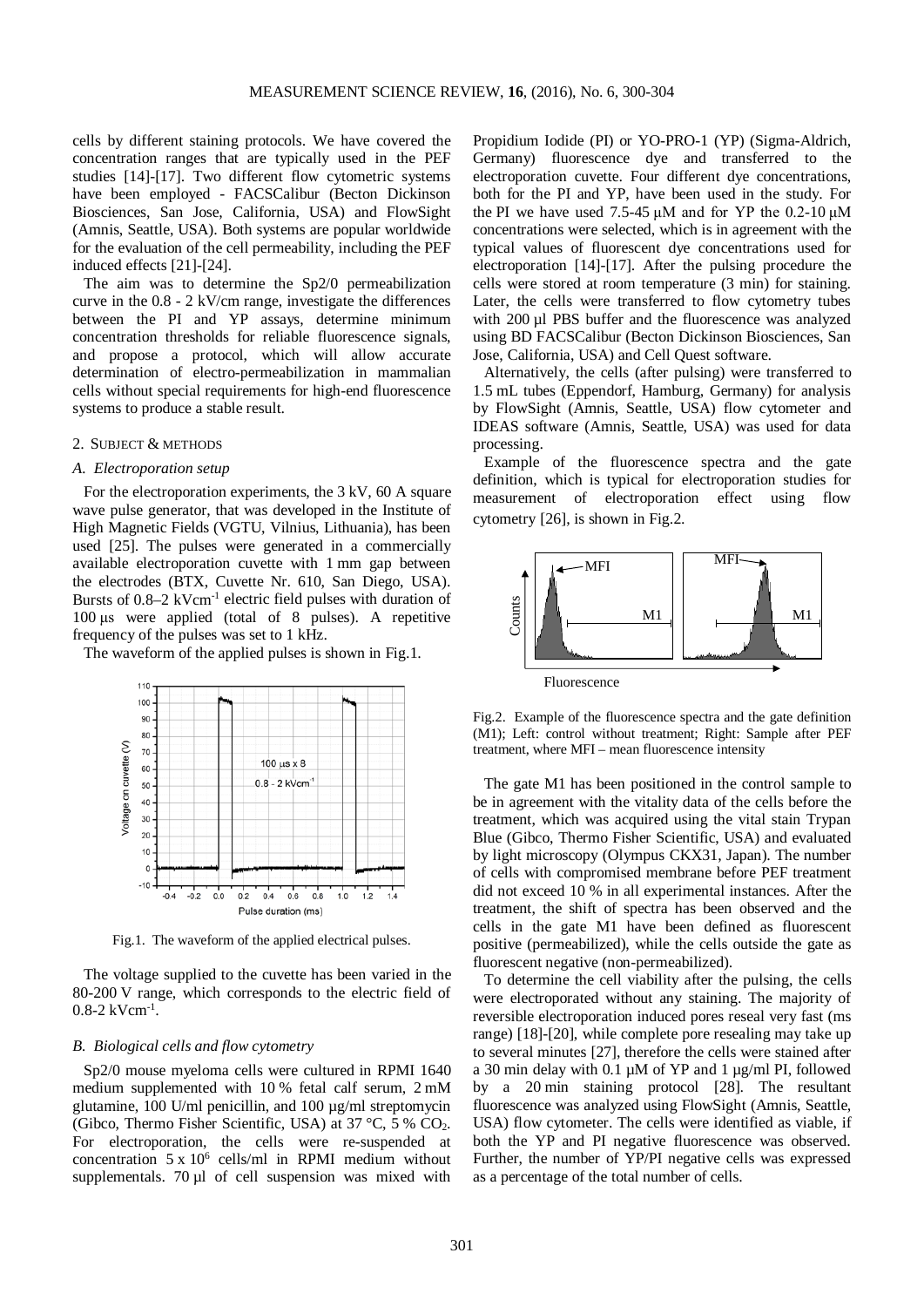# *C. Statistical analysis*

At least three independent experimental sessions have been performed for each unique set of parameters. Statistical analysis has been performed on all of the acquired data (OriginPro 8.5, OriginLab, Northhampton, MA, USA). The paired t-test was used for the estimation of the statistical significance. The results were considered statistically significant at  $P < 0.05$ .

# 3. RESULTS

The cells have been subjected to pulsed electric field of  $0.8-2$  kVcm<sup>-1</sup> with different fluorescent dye concentrations present in the medium. The resultant permeabilization curves of Sp2/0 cells using the YP and PI assays are shown in Fig.3. (measured using BD FACSCalibur). The viability curve (dashed line, measured using Amnis FlowSight) is presented in superposition to the permeability results.

As can be seen in Fig.3. (Top), the  $1-10 \mu M$ concentrations of YP showed low variation in values. High permeability (>90 %) was observed when the electric field exceeded 1.2 kVcm<sup>-1</sup>. The viability curve is in agreement with the permeabilization data and indicates that a trade-off between the number of permeabilized and viable cells should be made, since the number of irreversibly permeabilized cells increases with the intensity of the treatment. The 0.2 μM concentration of YP was inadequate for the selected protocol.

The PI assay showed a higher discrepancy in the results (Fig.3. bottom). Similar to the YP  $0.2 \mu M$  case, the low concentrations of the PI (7.5-15  $\mu$ M) distorted the curves – the viability and the permeabilization data were controversial, i.e., the number of fluorescent cells was lower than the number of non-viable cells. However, further increase of the concentration to (30-45 μM) was sufficient enough for the YP and PI results to be in compliance without a statistically significant difference.

We have further evaluated the mean fluorescence intensity (MFI) of the samples after the treatment (measured using BD FACSCalibur). The results are summarized in Fig.4. The highest mean fluorescence intensity has been acquired using the PI dye with high concentration (45 μM) followed by a 10 μM YP assay.

The low concentration of the dyes resulted in low mean fluorescence. We were not able to observe a statistically significant difference between the PI 7.5-15 μM and YP 0.2-1 μM protocols.

Further, the Amnis FlowSight system has been employed in the study and the darkfield (side scatter), brightfield, and fluorescence images of each cell have been acquired (total of 10000 cells for each unique set of parameters).

The typical images of PI fluorescence (21 cells randomly selected from each experimental instance), which accurately represent the generality of the observation in the control samples without any treatment and samples after high PEF permeabilization, are presented in Fig.5. The fluorescence of the non-treated cells (Fig.5.a) did not depend on the dye concentration due to the non-compromised membrane integrity. The 1.4 kVcm<sup>-1</sup> protocol has been used to induce high permeabilization (See Fig.3.).



Fig.3. Sp2/0 cells permeabilization and viability curves using fluorescent dyes of different concentration, Top: YP (0.2-10 μM); Bottom: PI (7.5-45 μM).



Fig.4. Mean fluorescence intensity dependence on PEF parameters.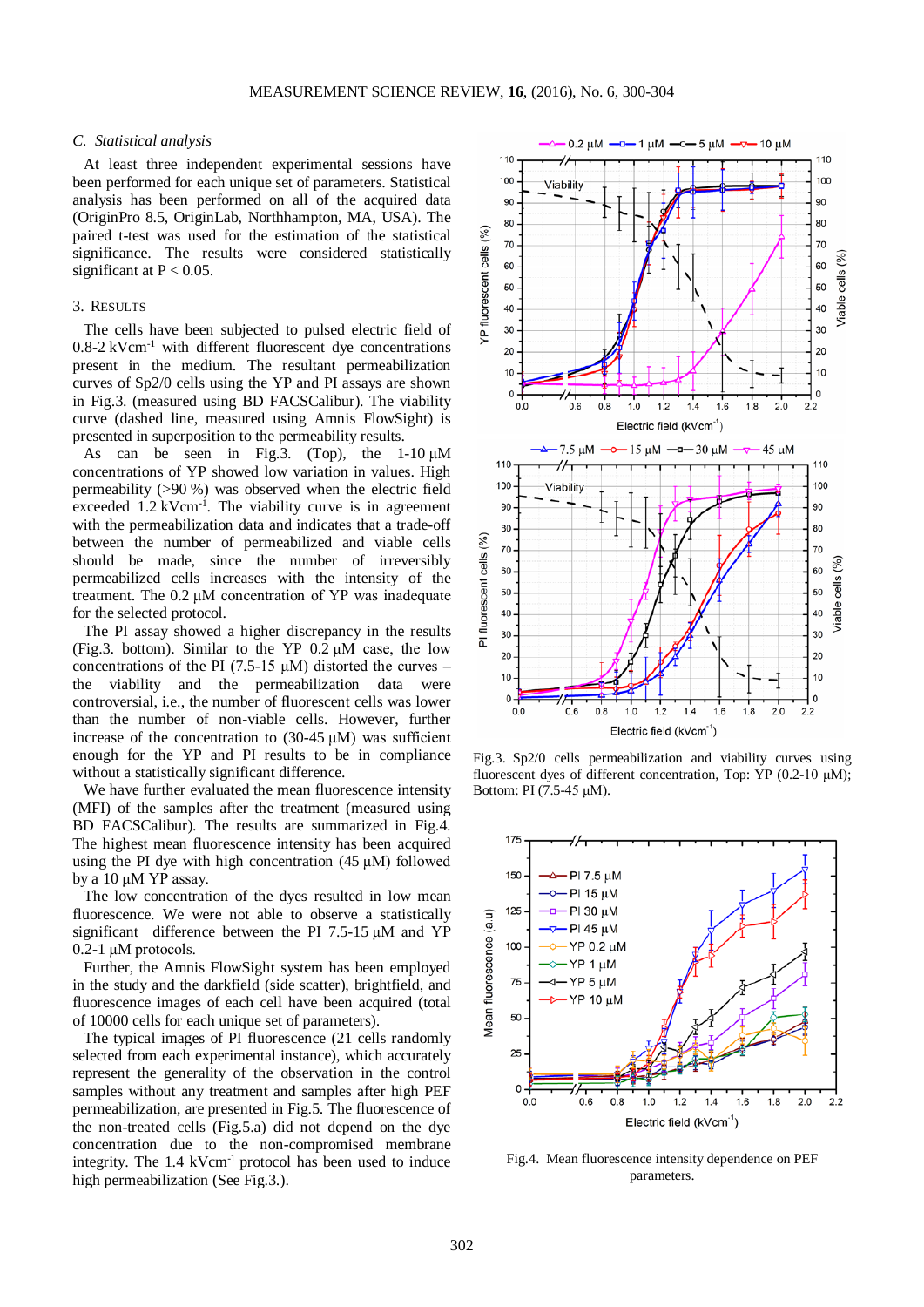

Fig.5. PI fluorescence of Sp2/0 cells before and after 1,4 kVcm<sup>-1</sup> 100 μs x 8 PEF, where a) non-treated control; b) after PEF, 7.5 μM PI; c) after PEF, 30 μM PI; d) after PEF, 45 μM PI; Ch01 brightfield image; Ch04 - fluorescence image at wavelength of 488 nm.



Fig.6. Permeabilization and viability curves for Sp2/0 myeloma cells (average of 45 μM PI and 1-10 μM YP protocols).

However, the number of fluorescent cells was significantly lower (Fig.5.b) in the 7.5 μM PI protocol case and an incremental tendency was observed with increase of the dye concentration (Fig.5.c), d), which is in agreement with the flow-cytometry data that was acquired by the BD FACSCalibur system (See Fig.3., bottom).

Finally, the permeabilization curve for the Sp2/0 myeloma cell line was determined as average of 45 μM PI and 1-10 μM YP instances. The superposition of the permeability and viability curves is shown in Fig.6.

As can be seen in Fig.6., the PEF induced permeabilization is triggered in the  $0.8-0.9$  kVcm<sup>-1</sup> range (10-20 %), followed by a rapid increase (up to 95 %) when the 1.4 kVcm-1 PEF is applied.

Taking into account the number of irreversibly permeabilized cells, the 1.1-1.2 kVcm<sup>-1</sup> 100 μs x 8 protocol is optimal for triggering high transient permeability with minimum loss in viability for the Sp2/0 myeloma cell line.

#### 4. CONCLUSION

It has been concluded that the concentration of the fluorescent dye influences the transient permeability data after electroporation. Low dye concentrations, both for PI (7.5-15  $\mu$ M) and YP (0.2  $\mu$ M), result in distortion of the permeabilization curve and further controversy with viability data. The effect is influenced by the resultant low mean fluorescence after excitation and, thus, low sensitivity to changes in transient permeability of the cells.

It was determined that application of dye concentrations above 30  $\mu$ M for PI and 1  $\mu$ M for YP allows accurate determination of electro-permeabilization in Sp2/0 myeloma cells without special requirements for highly sensitive fluorescence systems to produce a stable result. While it is still possible to detect fluorescence of dyes with lower concentrations by high-end flow cytometric infrastructure, the fluorescence microscopy and or low sensitivity flow cytometric instrumentation is not applicable, which severely impairs the repeatability of the scientific findings.

It has been determined that the 1.1-1.2 kVcm<sup>-1</sup> 100 μs x 8 protocol allows to achieve high electric field induced cell permeabilization with minimum loss in viability for the Sp2/0 myeloma cell line.

#### ACKNOWLEDGMENT

This work was supported by the Research Council of Lithuania towards the Future Technologies Program project Nr. LAT-02/2016.

#### **REFERENCES**

- [1] Gehl, J. (2003). Electroporation: Theory and methods, perspectives for drug delivery, gene therapy and research. *Acta Physiologica Scandinavica*, 177 (4), 437-447.
- [2] Kotnik, T., Kramar, P., Pucihar, G., Miklavcic, D., Tarek, M. (2012). Cell membrane electroporation - Part 1: The phenomenon. *IEEE Electrical Insulation Magazine*, 28 (5), 14-23.
- [3] Yarmush, M.L., Golberg, A., Serša, G., Kotnik, T., Miklavčič, D. (2014). Electroporation-based technologies for medicine: Principles, applications, and challenges. *Annual Review of Biomedical Engineering*, 16 (1), 295-320.
- [4] Subhra, T., Wang, P., Gang, F. (2013). Electroporation based drug delivery and its applications. In *Advances in Micro/Nano Electromechanical Systems and Fabrication Technologies.* InTech, 61-98.
- [5] Haberl, S., Miklavcic, D., Sersa, G., Frey, W., Rubinsky, B. (2013). Cell membrane electroporation - Part 2: The applications. *IEEE Electrical Insulation Magazine*, 29 (1), 29-37.
- [6] Jiang, C., Davalos, R.V., Bischof, J.C. (2015). A review of basic to clinical studies of irreversible electroporation therapy. *IEEE Transactions on Biomedical Engineering*, 62 (1), 4-20.